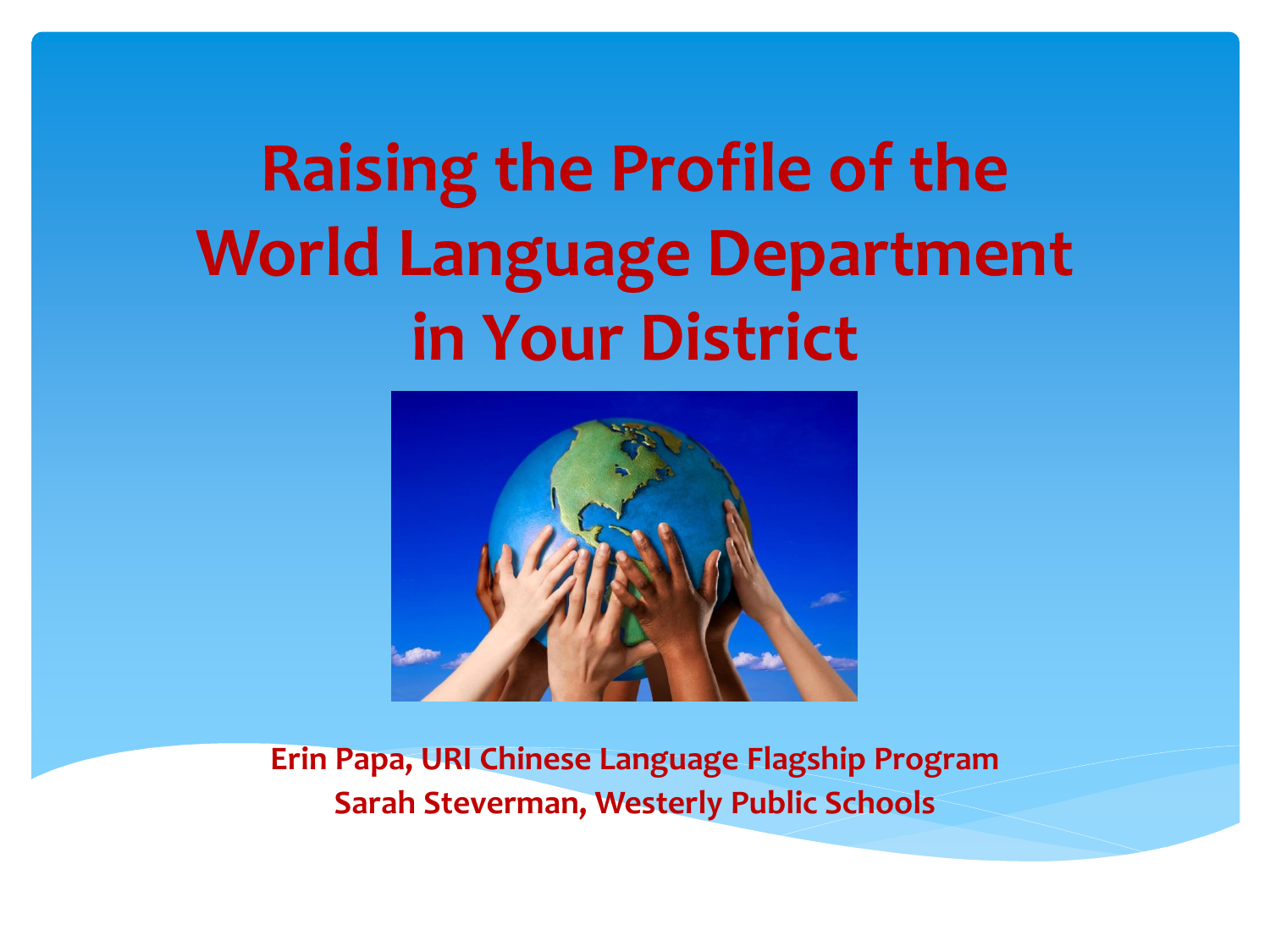

### **Advocacy**

n. the act or process of supporting a cause or proposal : the act or process of advocating something.

http://www.merriam-webster.com/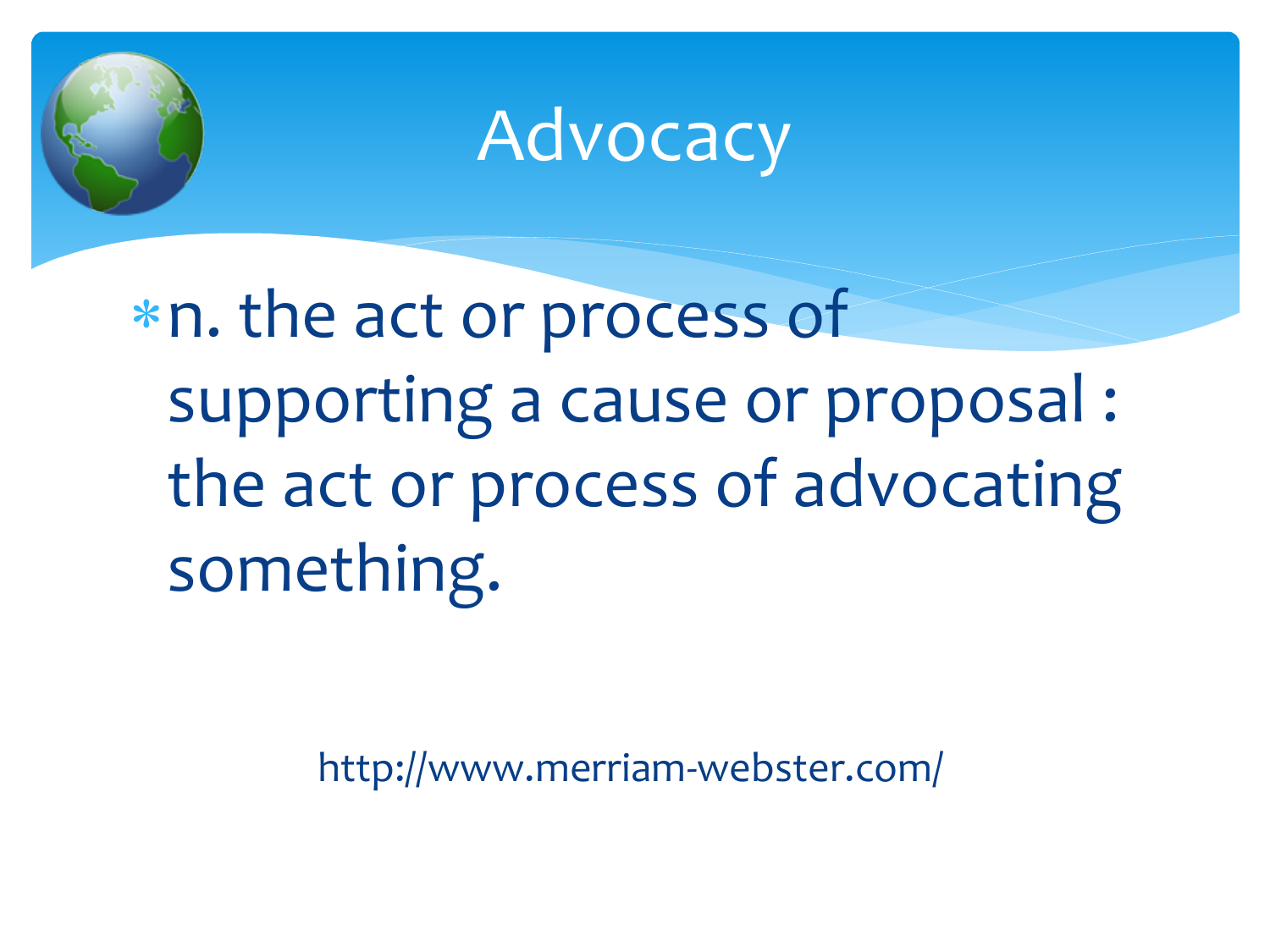### Why Advocacy?

What issues are you facing with your language program?

- \* In your school?
- \* In your district?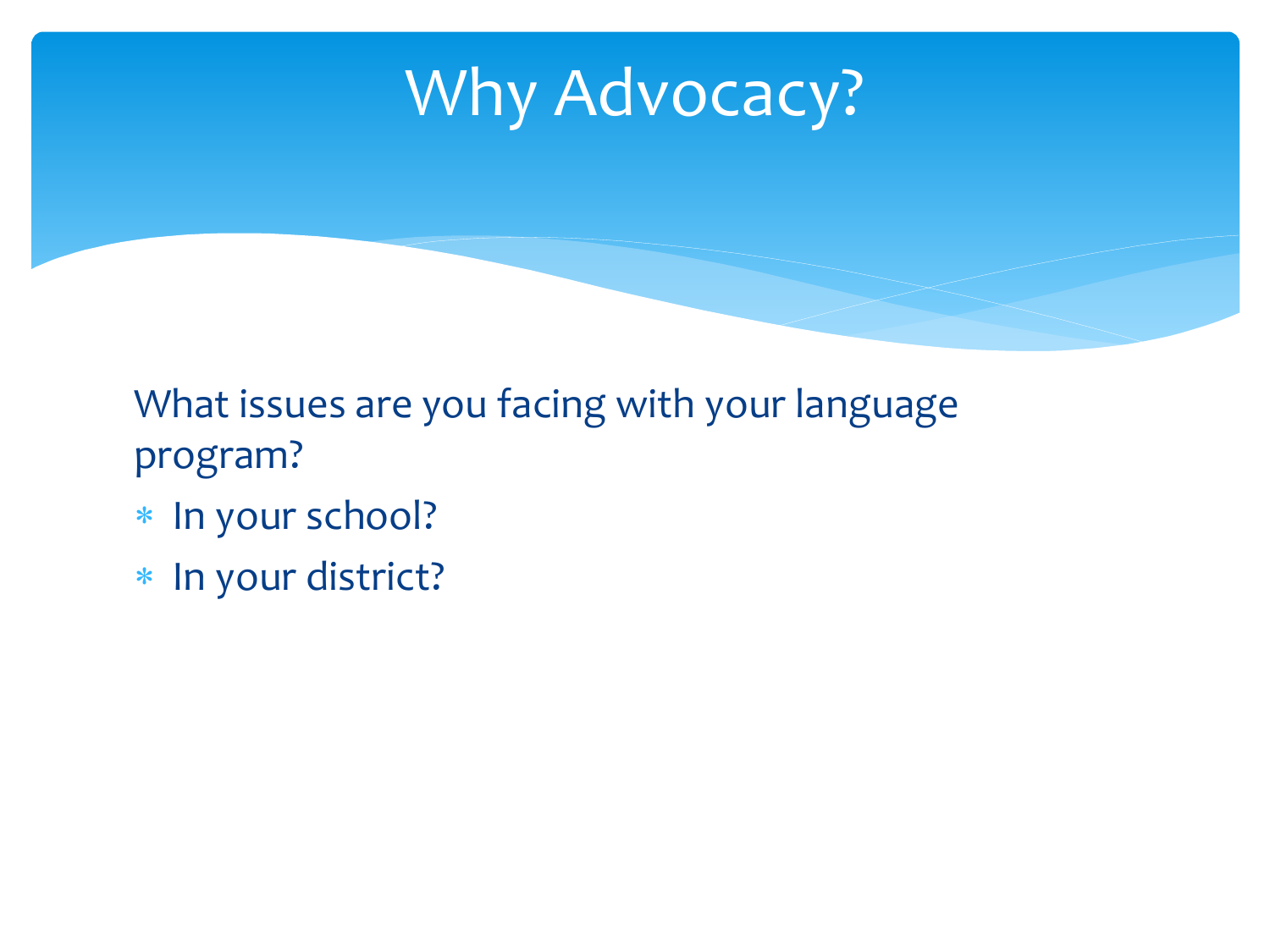

 What are you doing to protect, support and promote language education on all levels?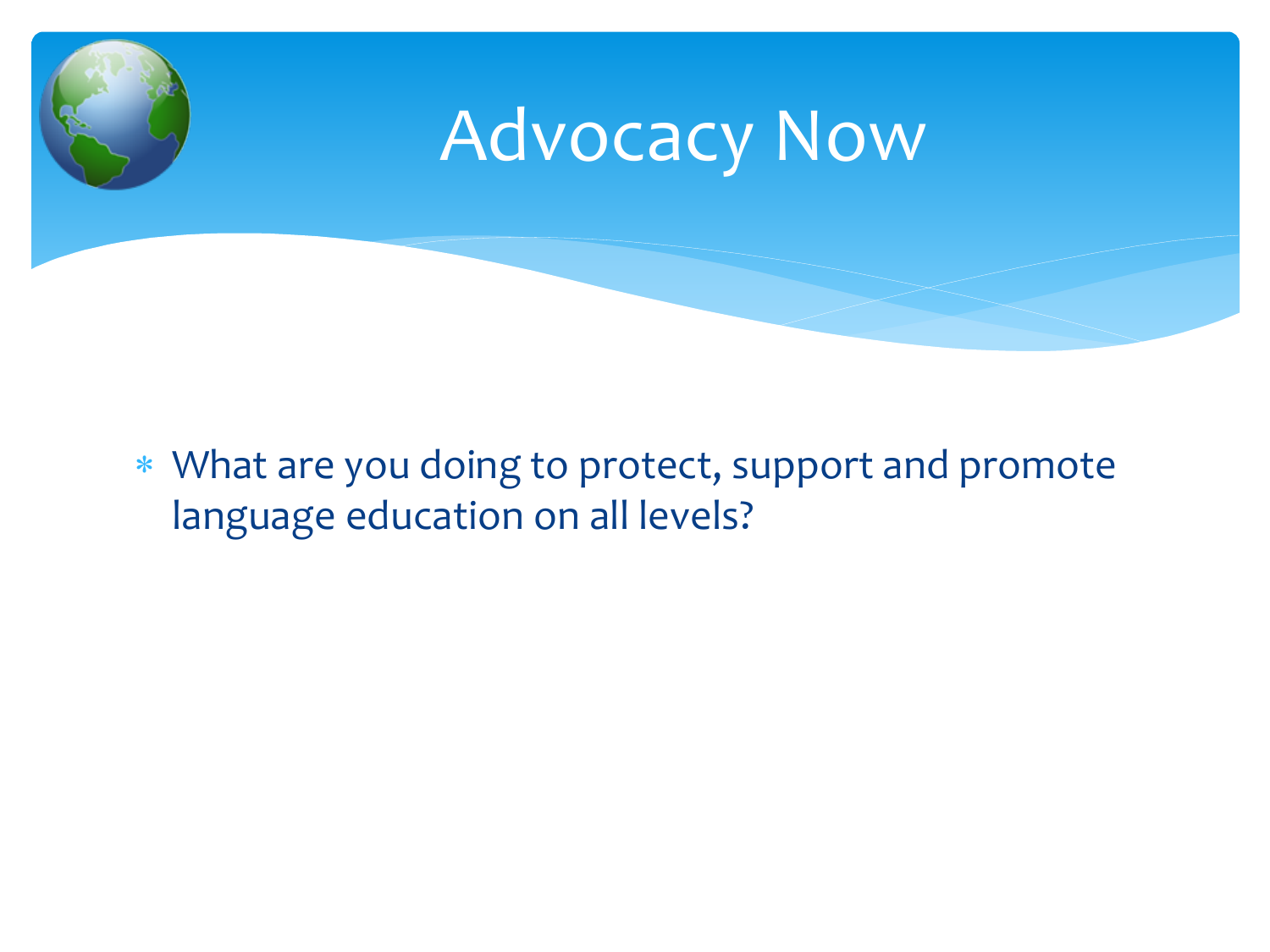### What are other states doing?

- **Delaware**: [Governor's World Language Expansion](http://www.doe.k12.de.us/infosuites/staff/IE/default.shtml)  [Initiative](http://www.doe.k12.de.us/infosuites/staff/IE/default.shtml)
- **Utah**: [Dual Language Immersion Program](http://www.schools.utah.gov/curr/dualimmersion/) in Chinese, French, Portuguese, & Spanish
- **California, New York**: [Seal of Biliteracy](http://sealofbiliteracy.org/) to Recognize High School Graduates Who Demonstrate Proficiency in Multiple Languages
- **Oregon**: [Portland Public Schools Immersion](http://www.pps.k12.or.us/departments/immersion/) in Chinese, Japanese, Russian, Spanish, and soon Vietnamese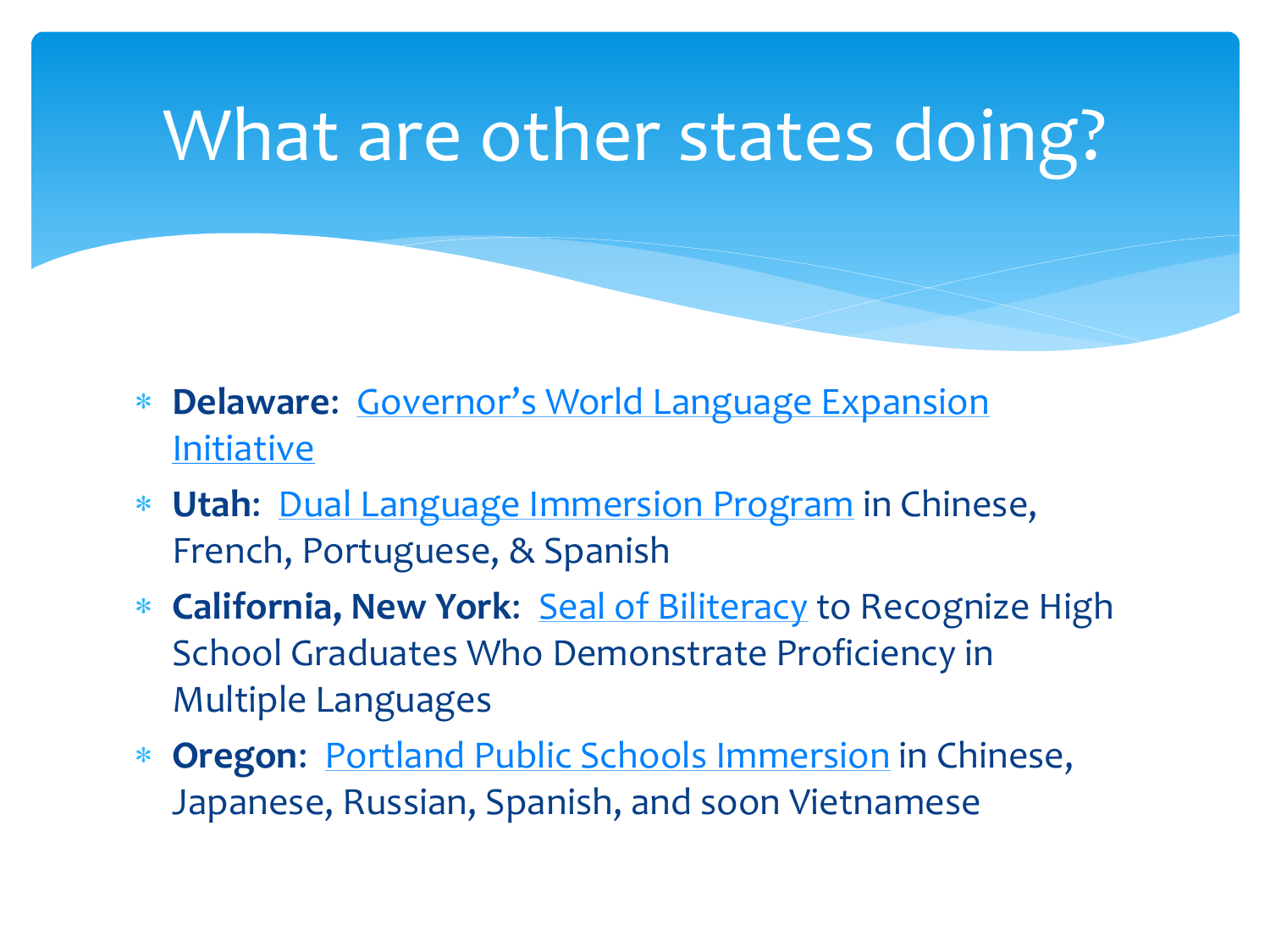# What is RI Doing?

- \* [Rhode Island Roadmap to Language Excellence](http://www.uri.edu/rilanguage)
	- 5th State Language Roadmap
	- Developed by business, government, & education
- [Flagship-Chinese Acquisition Pipeline](http://f-cap.org/) (F-CAP) Consortium of leading K–12 experts, State Education Agencies, Local Education Agencies, and Chinese Language Flagship Centers across [19 states](http://f-cap.org/wp-content/uploads/2013/03/F-CAP-Consortium1.pdf) – *(extends beyond Chinese to improve K-16 language education overall)*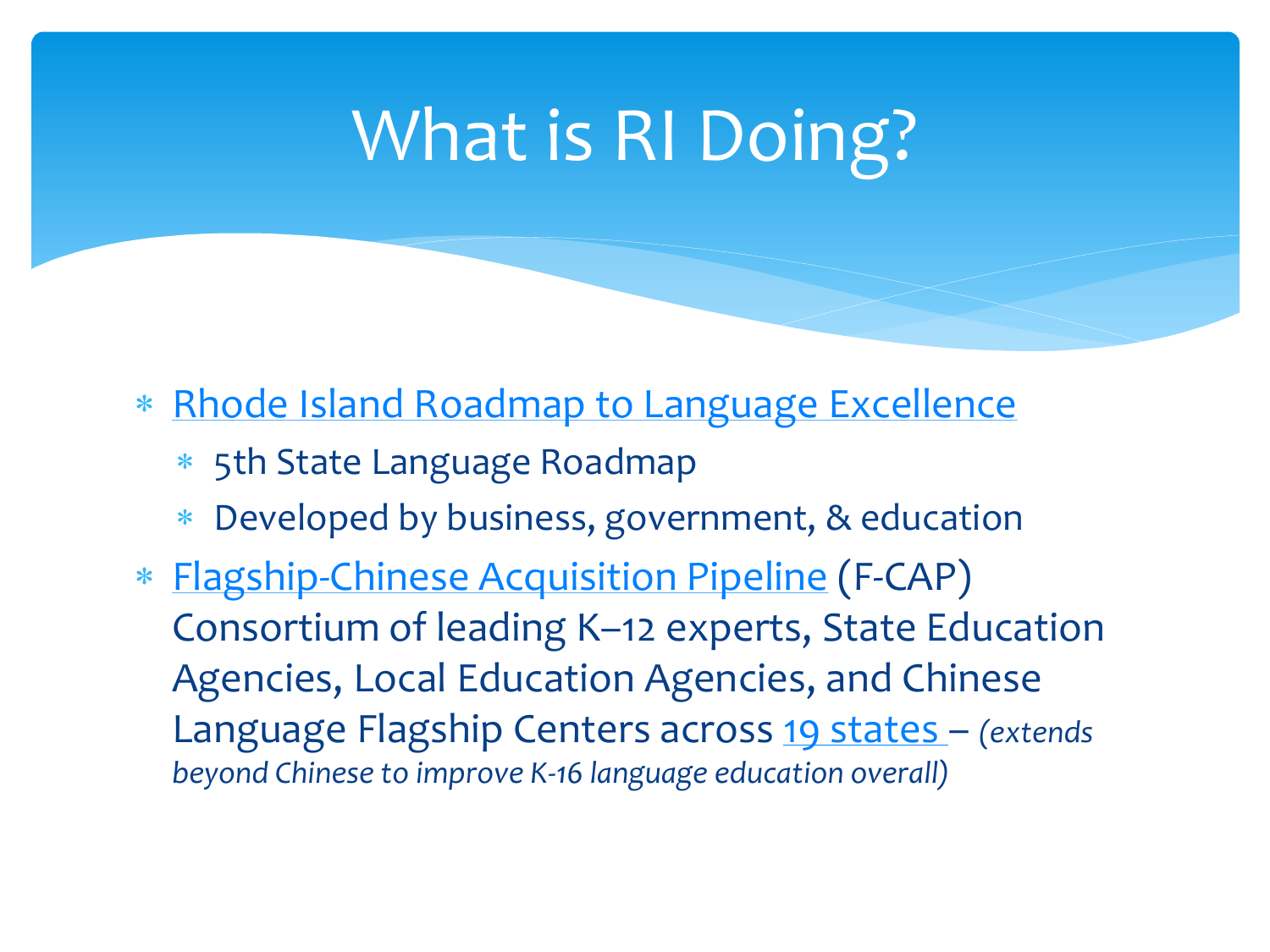# What Language Skills Do Rhode Island Businesses Need?

#### **Current Needs:**

- Spanish
- Chinese
- French
- German

#### **Future Needs (Both):**

- Chinese
- Brazilian Portuguese
- Arabic

### **Global Operations Domestic Operations**

#### **Current Needs:**

- \* Spanish
- Portuguese
- Khmer (Cambodian)
- Haitian Creole

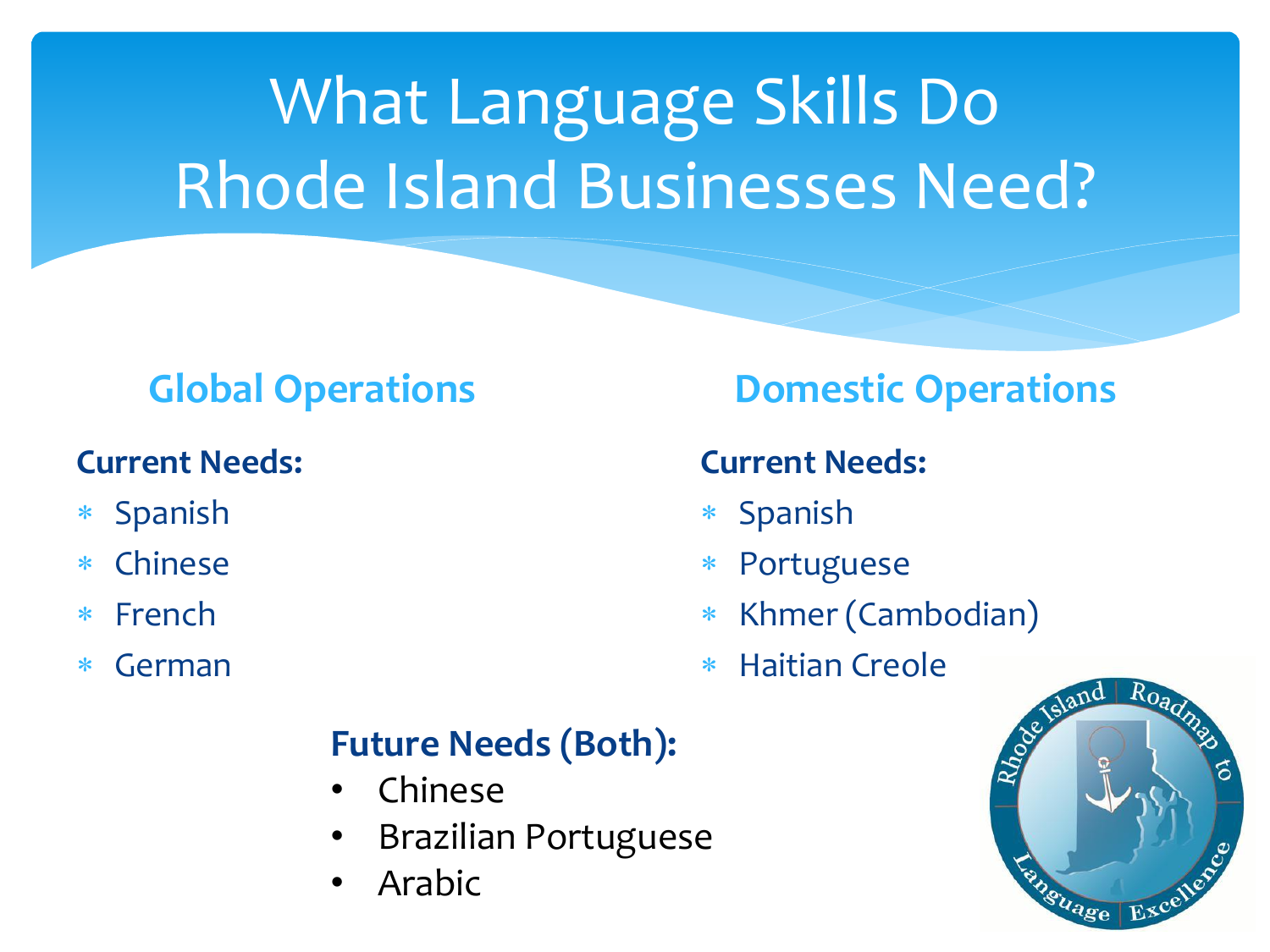# What Languages do RI Government Agencies Need?

- \* Spanish
- Cape Verdean Creole
- Portuguese
- French
- \* Hmong



uri.edu/rilanguage facebook.com/rilanguage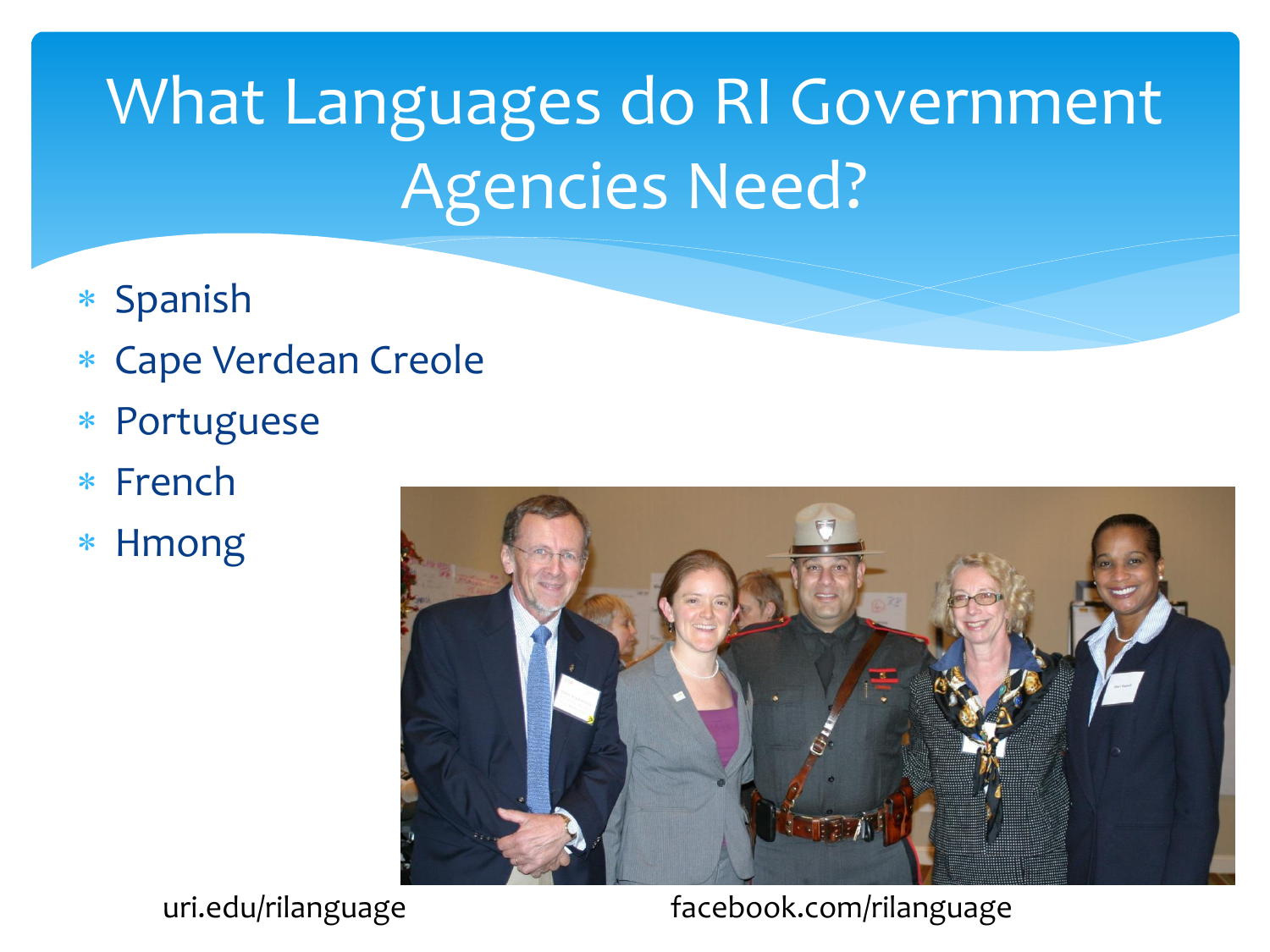RI Roadmap Vision: All RI Graduates Bilingual/Biliterate by 2030

\* K-16 Language Sequences in ALL RI Districts

- Locally-determined languages
- **K-8:** Dual Language Immersion Programs (50% of day in target language)
- Choice to add another language in middle school
- **6-12:** World Language Model Remains



uri.edu/rilanguage facebook.com/rilanguage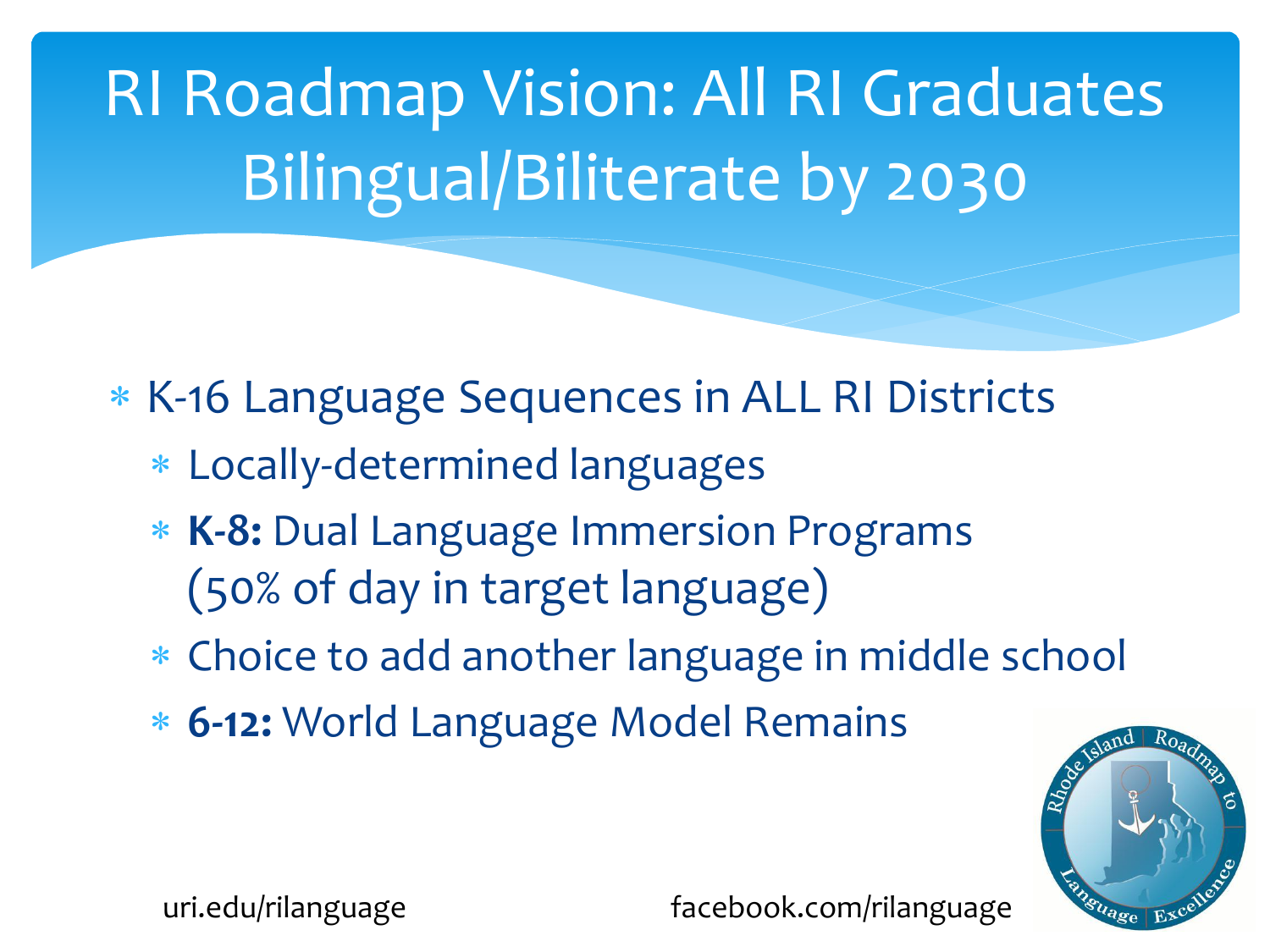

### What can you do to advocate for K-12 dual language immersion?

How can your district get involved?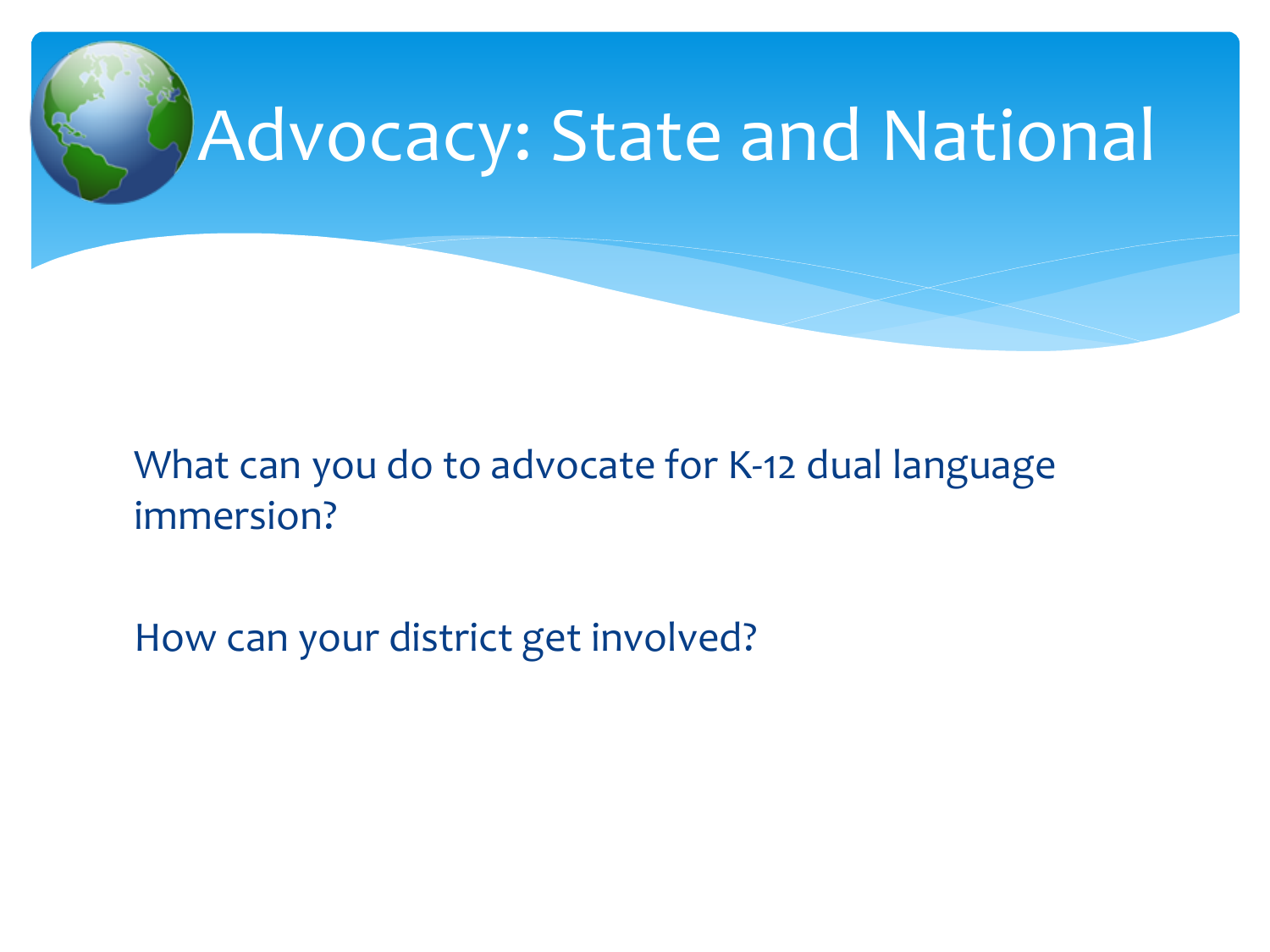

### Advocacy: State and National

### **Tips from ACTF[L](http://www.actfl.org/advocacy/resources/bring-the-message-organizations-beyond-the-language-profession)**

- [Bring the Message to Organizations Beyond the Language Profession](http://www.actfl.org/advocacy/resources/bring-the-message-organizations-beyond-the-language-profession)
- [Build Coalitions](http://www.actfl.org/building-coalitions)
- [Cultivate Connections and Network with Local, State and National Decision-](http://www.actfl.org/advocacy/resources/cultivating-connections-and-networking-local-state-and-national-decision-makers)**[Makers](http://www.actfl.org/advocacy/resources/cultivating-connections-and-networking-local-state-and-national-decision-makers)**
- [Get on the Agendas of State Decision-Makers](http://www.actfl.org/advocacy/resources/get-the-agendas-state-decision-makers)
- [Invite Members of Congress to Your School](http://www.actfl.org/invite-members-congress-your-school)
- [Use Key Online Sources to Stay Informed and In Touch with Legislators](http://www.actfl.org/use-key-online-sources-stay-informed-and-touch-legislators)
- [Volunteer to Testify for or Against Bills that Affect Language Education](http://www.actfl.org/volunteer-testify-or-against-bills-affect-language-education)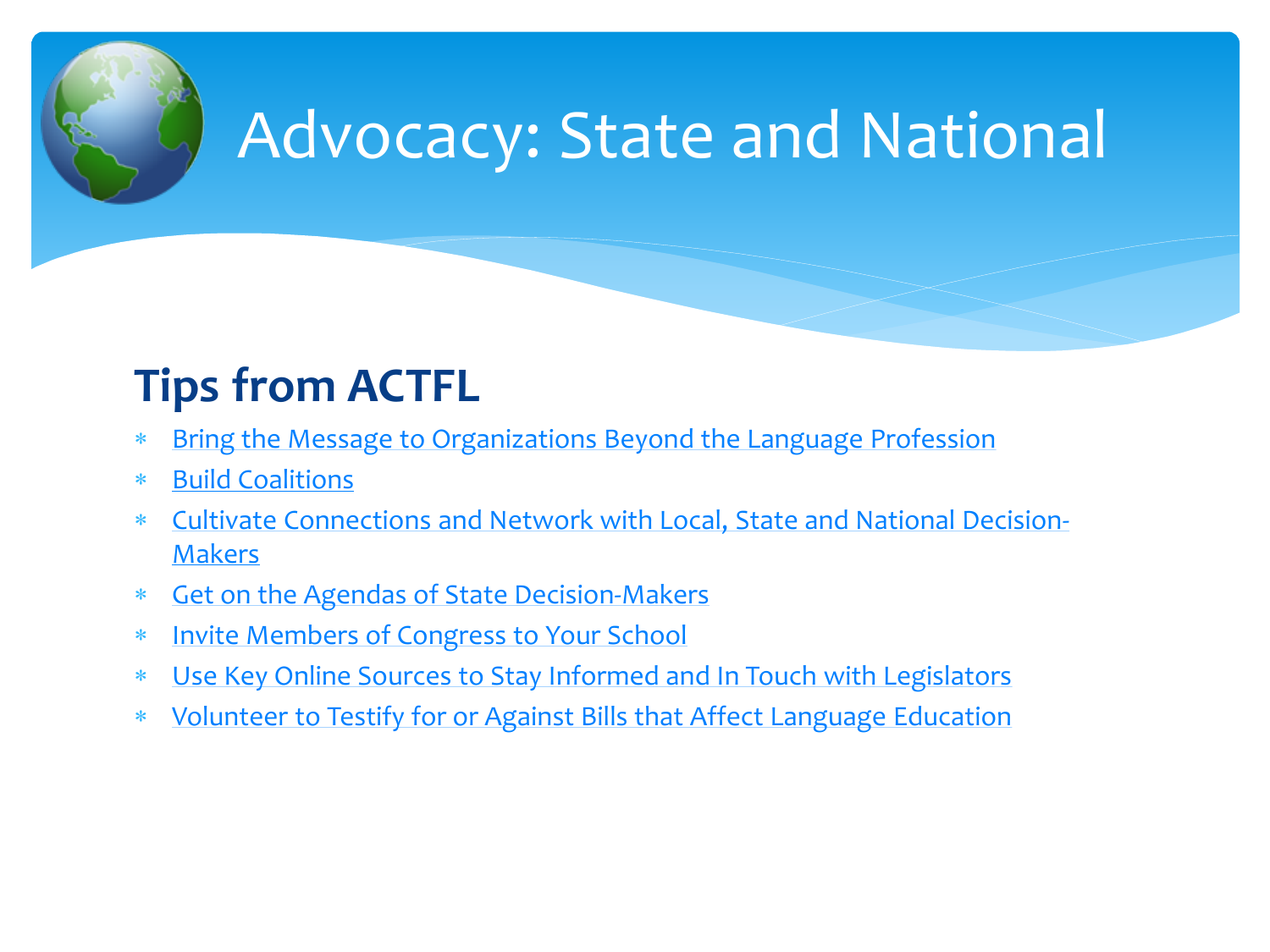### Reactive and Proactive Work Advocacy: Community and School

Educate all stake holders! Open your doors! Seize the opportunity! Do your homework and use powerful tools! Build coalitions! Don't back down! Let them all think every week is Foreign Language Week!

[Newest ACTFL position statement](http://www.actfl.org/news/position-statements/languages-core-component-education-all-students)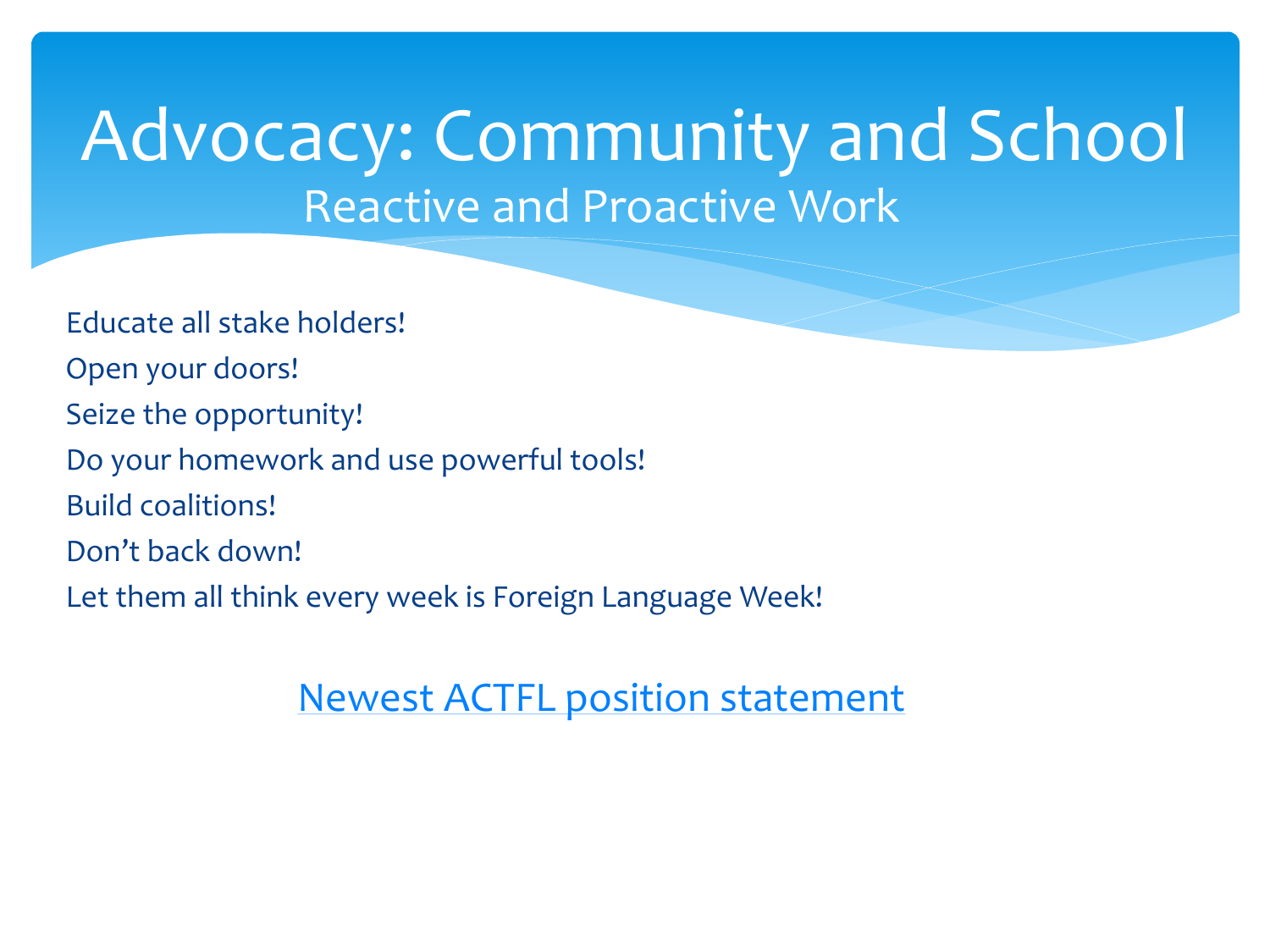

- [CCSS and ACTFL Crosswalk](http://www.actfl.org/news/reports/alignment-the-national-standards-learning-languages-the-common-core-state-standards)
- \* [21](http://www.p21.org/storage/documents/Skills Map/p21_worldlanguagesmap.pdf)[st](http://www.p21.org/storage/documents/Skills Map/p21_worldlanguagesmap.pdf) [Century Skills Map for World Languages](http://www.p21.org/storage/documents/Skills Map/p21_worldlanguagesmap.pdf)
- [TELL Project](http://www.tellproject.com/)
- [Framework for Teacher Evaluation\(RI\)](http://www.ride.ri.gov/Portals/0/Uploads/Documents/Teachers-and-Administrators-Excellent-Educators/Educator-Evaluation/Education-Eval-Main-Page/Teacher-Model-GB-Edition-II-FINAL.pdf)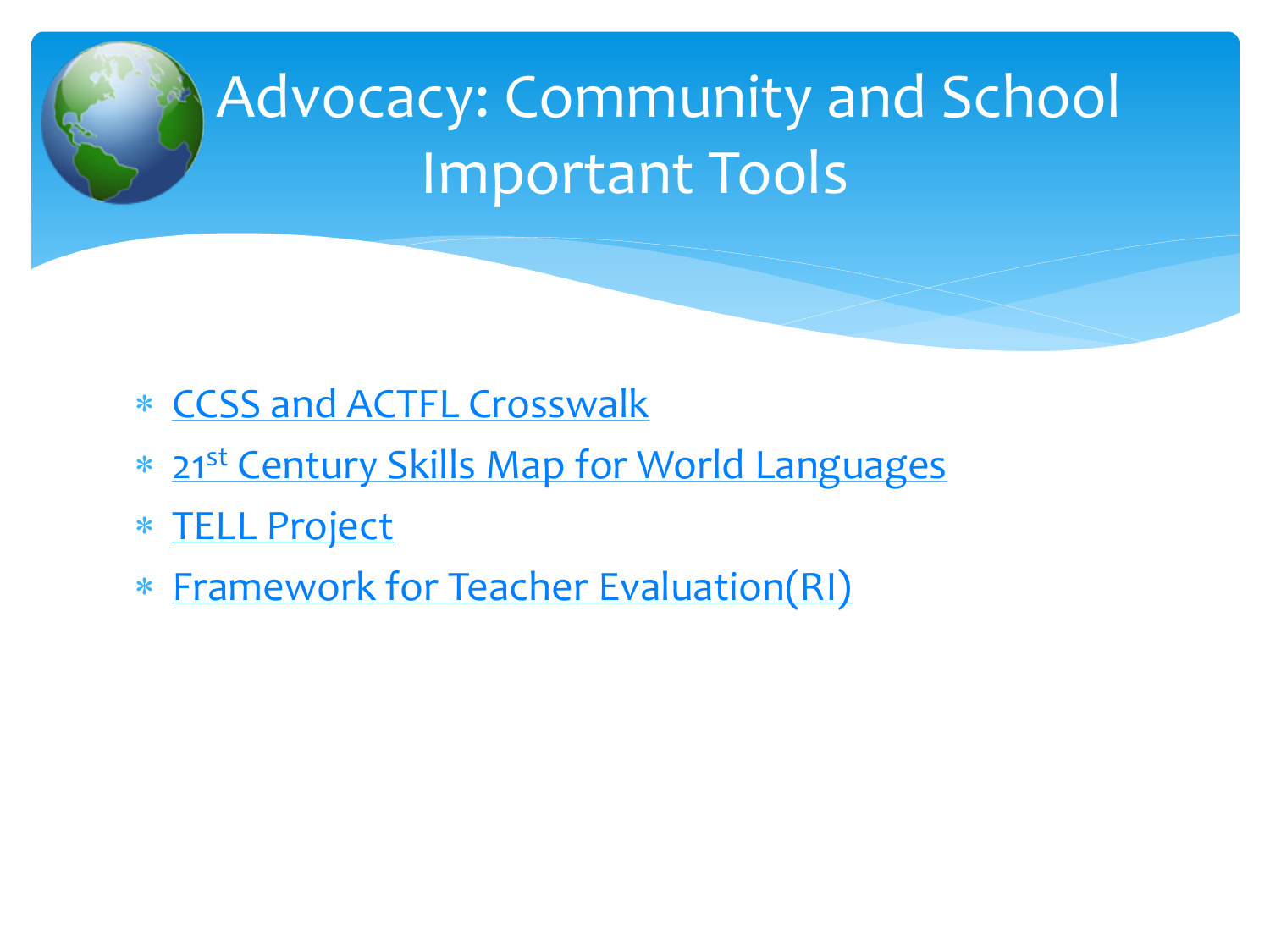# Advocacy: Using the TELL tool

- Teacher Effectiveness
- Professional Goal-setting
- \* Self Advocacy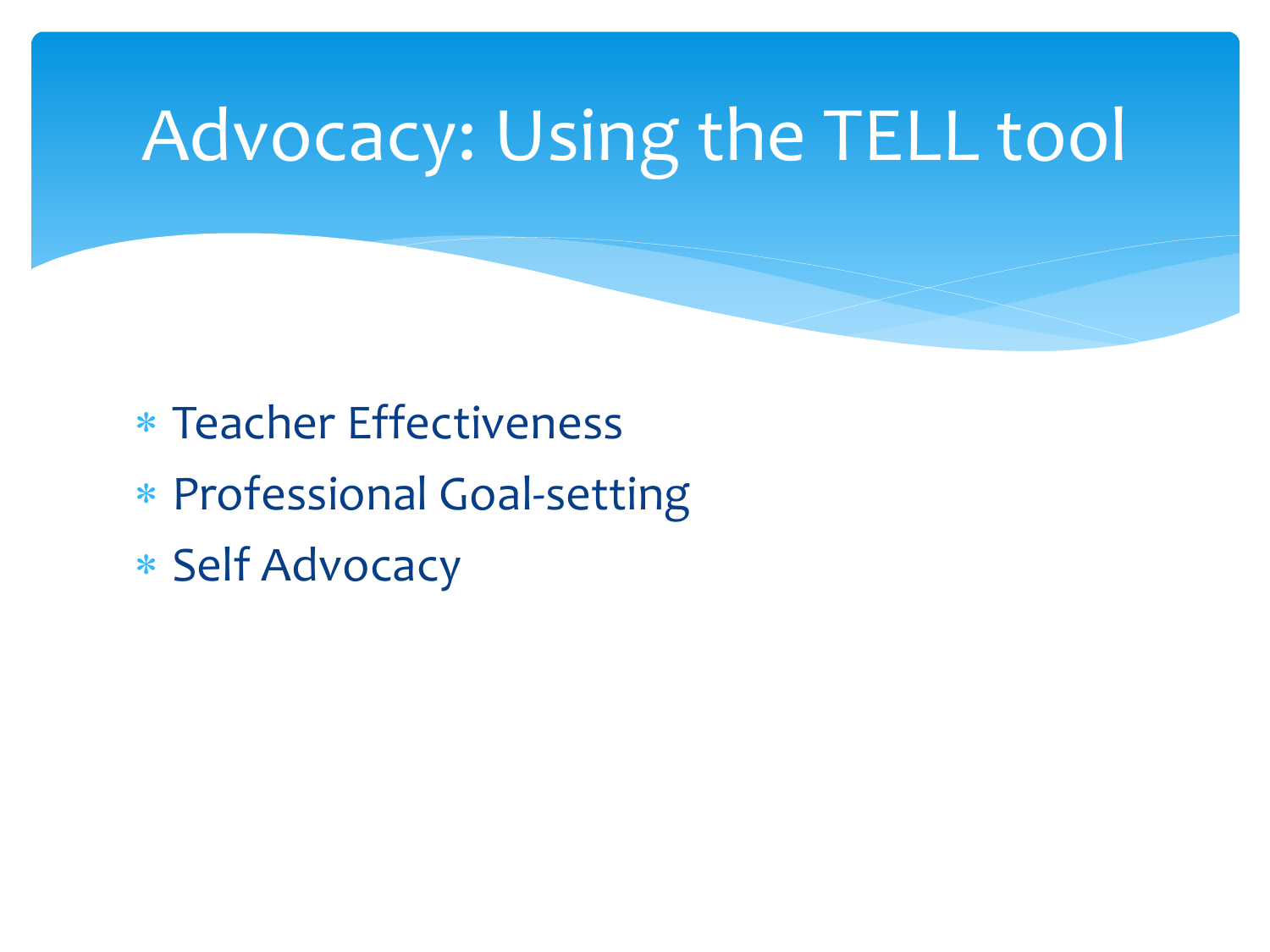

### 1. TELL/RIDE Professional Practice

Starting Monday, what will you do differently? What resources will you use?

2. TELL/RIDE Professional Foundations Starting next week, what will you strive to do? What resources will you use?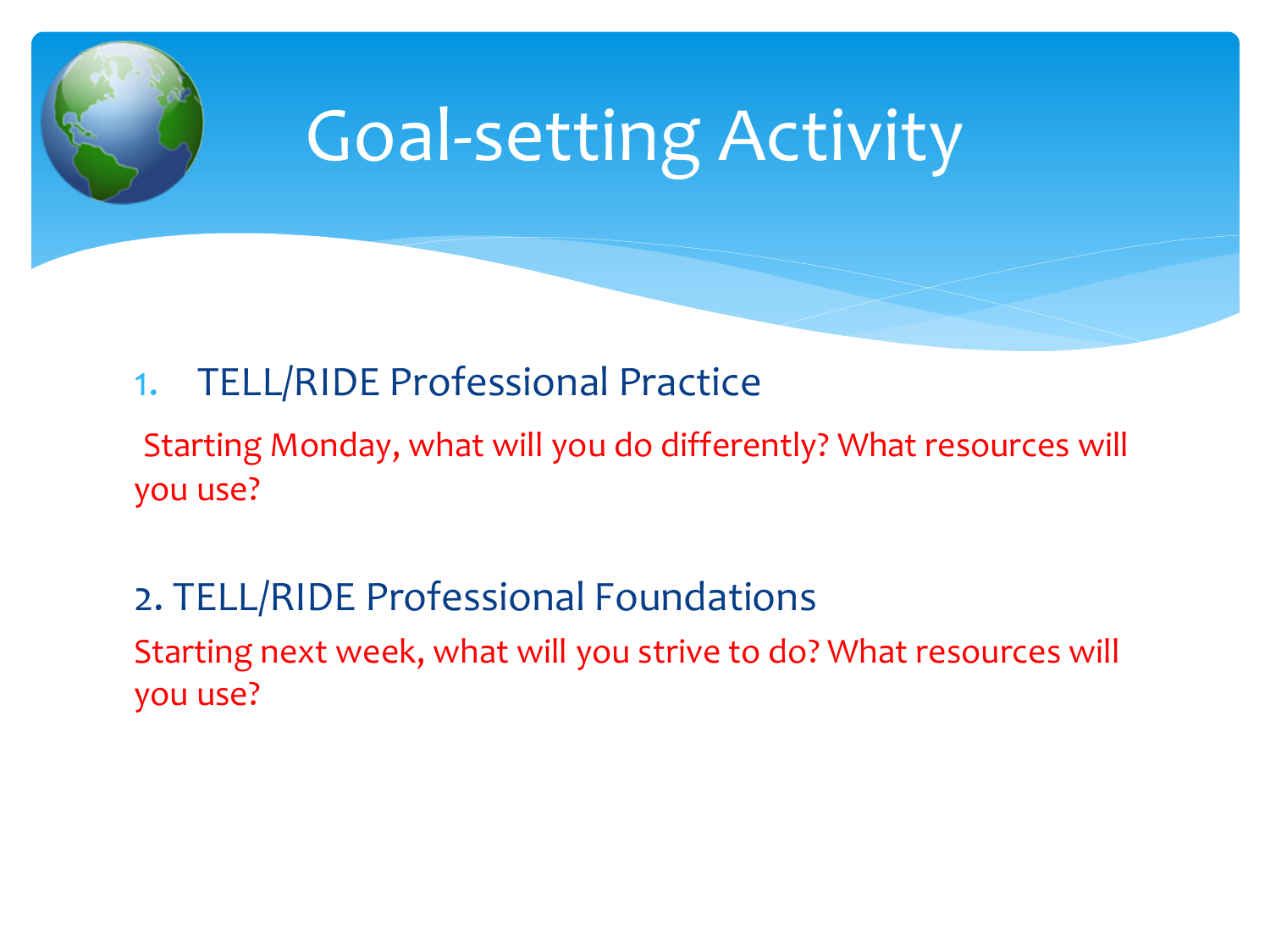

#### What will you do now?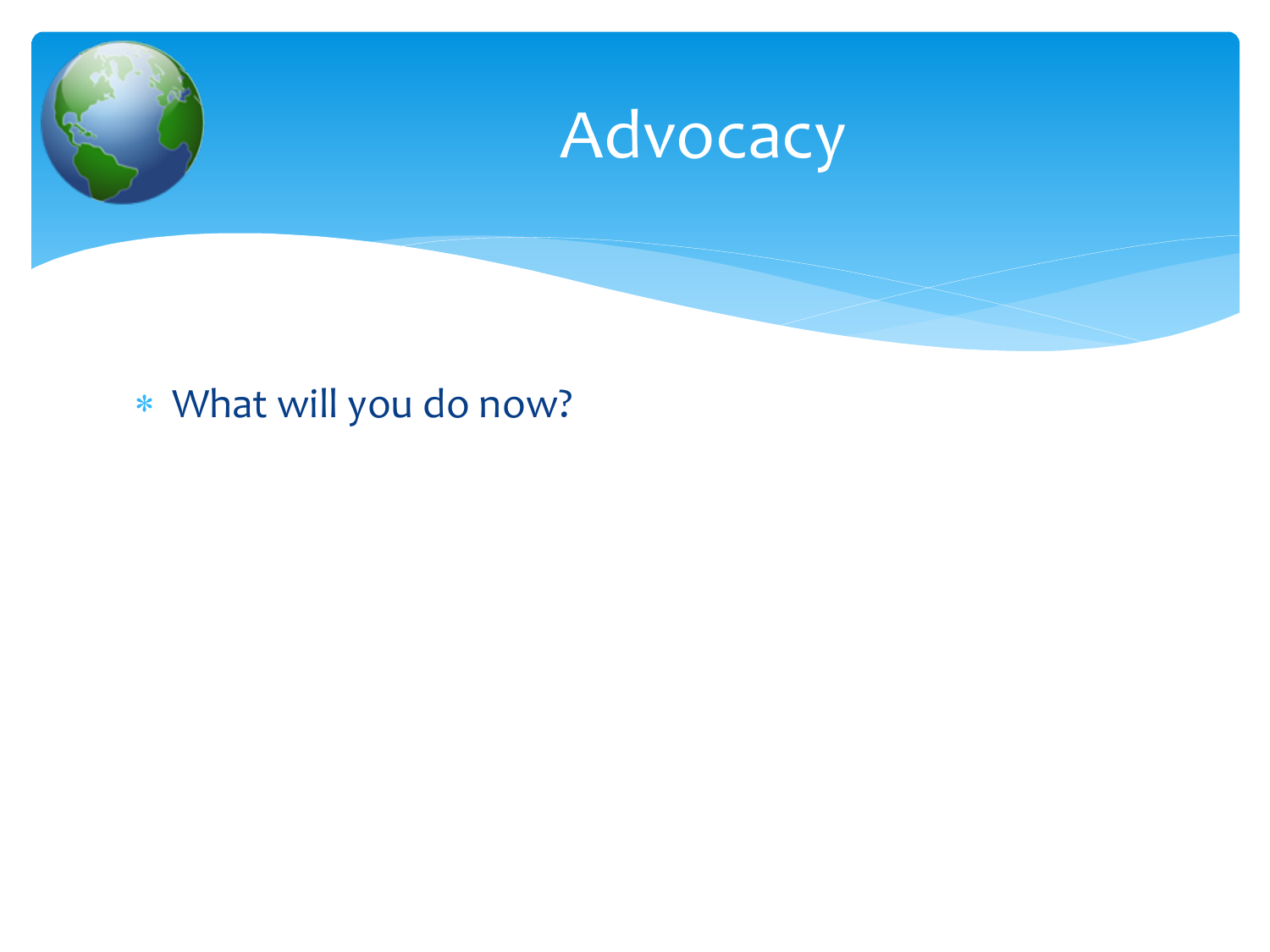| $\overline{W}$ $\left  \begin{array}{ccc} 1 & 0 \\ \hline \end{array} \right $ $\overline{U}$ $\left  \begin{array}{ccc} - & 0 \\ \hline \end{array} \right $ | conference action plan document - Microsoft Word | <b>Table Tools</b>         |                  |                                                           |
|---------------------------------------------------------------------------------------------------------------------------------------------------------------|--------------------------------------------------|----------------------------|------------------|-----------------------------------------------------------|
| File<br>Home                                                                                                                                                  | References<br>Page Layout<br>Insert              | Mailings<br>Review<br>View | Design<br>Lavout |                                                           |
| ‰ Cut<br><b>T</b> a Copy<br>Paste $\sqrt{\ }$ Format Painter                                                                                                  | Arial                                            |                            |                  | <b>If Normal</b>   <b>If No Spaci</b> Heading 1 Heading 2 |
| Clipboard<br>喧                                                                                                                                                | Font                                             | Paragraph                  |                  | Styles                                                    |

| <b>ADVOCACY</b>    | GOAL:            | <b>RATIONALE:</b> |
|--------------------|------------------|-------------------|
| <b>Action Plan</b> | <b>STRATEGY:</b> |                   |

| <b>ACTION</b><br><b>STEPS</b>                                                                    | <b>EVIDENCE</b>                                                                    | <b>TIMELINE</b>                                                                        | <b>COORDINATOR</b>                                                                  | <b>PARTICIPANTS</b>                                                                      | EX<br>s                                                          |
|--------------------------------------------------------------------------------------------------|------------------------------------------------------------------------------------|----------------------------------------------------------------------------------------|-------------------------------------------------------------------------------------|------------------------------------------------------------------------------------------|------------------------------------------------------------------|
| Describe the<br>specific action<br>steps that will<br>support the<br>goal and<br>strategy above. | List the data and<br>evidence that will be<br>collected, tracked,<br>and analyzed. | Indicate when the<br>proposed action<br>steps will be<br>carried out and<br>completed. | Name the lead coordinator<br>and supply any relevant<br>information about the role. | List the names of additional<br>participants and describe<br>their roles in the process. | Indica<br>(if ap <sub>l</sub><br>exter<br>provi<br>in c<br>the a |
|                                                                                                  |                                                                                    |                                                                                        |                                                                                     |                                                                                          |                                                                  |
|                                                                                                  |                                                                                    |                                                                                        |                                                                                     |                                                                                          |                                                                  |
|                                                                                                  |                                                                                    |                                                                                        |                                                                                     |                                                                                          |                                                                  |
|                                                                                                  |                                                                                    |                                                                                        |                                                                                     |                                                                                          |                                                                  |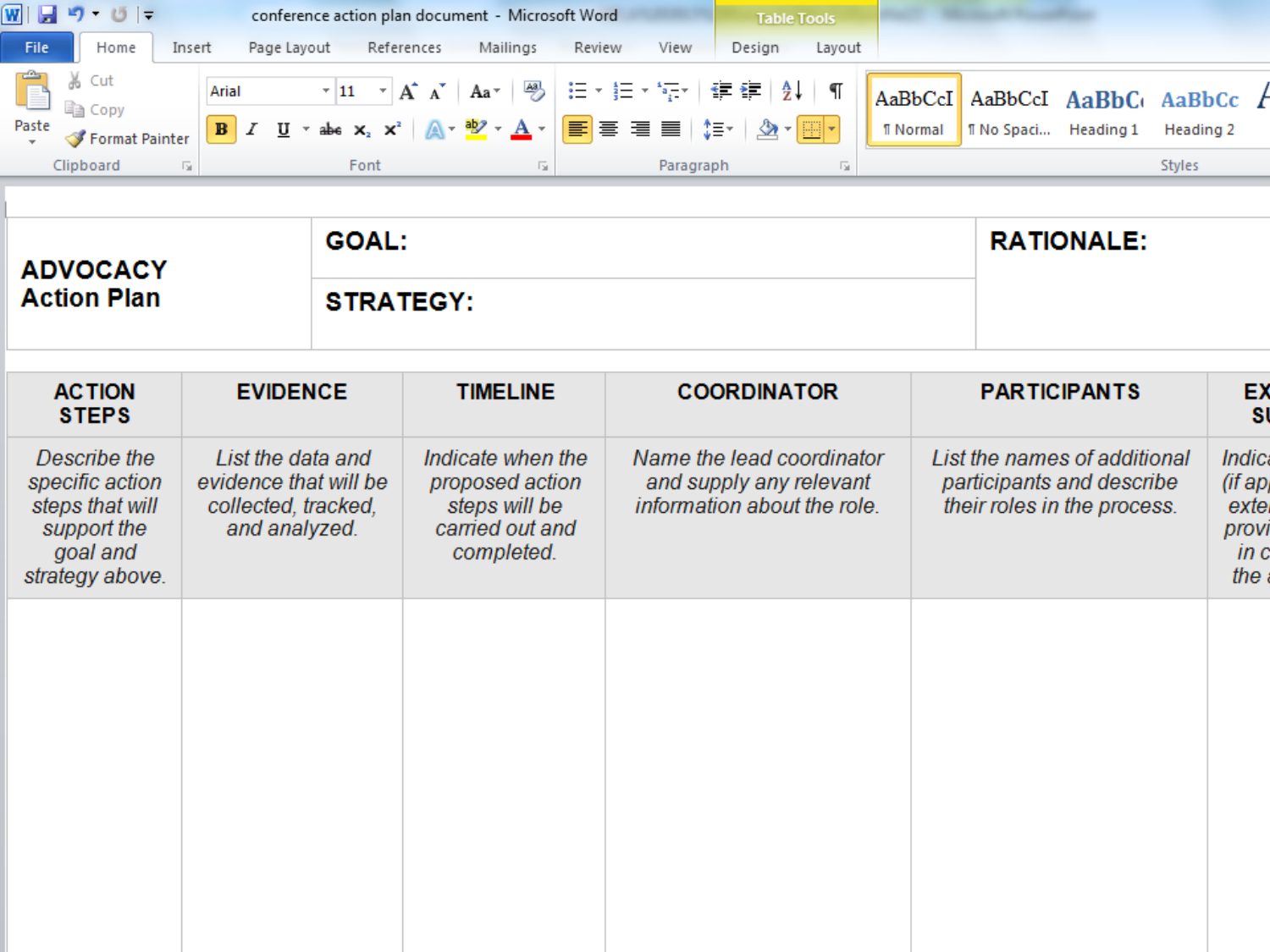## Advocacy Resources

- **American Council on the Teaching of Foreign Languages (ACTFL)**
	- [ACTFL Advocacy Page](http://www.actfl.org/advocacy/discover-languages/for-parents/fl-advocacy)
	- [What the Research Shows About the Benefits of Language Learning](http://www.actfl.org/advocacy/discover-languages/what-the-research-shows)
	- [Become an Advocate in 8 Easy Steps](http://www.actfl.org/advocacy/discover-languages/for-parents/fl-advocacy)
- **Joint National Committee for Languages & The National Council for Languages and International Studies (JNCL-NCLIS)**: <http://www.languagepolicy.org/>
- **[Center for Advanced Language Proficiency Education and Research](http://calper.la.psu.edu/resources.php?page=langadv)** (CALPER) at PennState
- **National Council of State Supervisors for Languages (NCSSFL)**
	- Position Paper: [Foreign Language Education for ALL Students](http://www.ncssfl.org/papers/index.php?allstudents)
	- [NCSSFL Publications](http://www.ncssfl.org/papers/index.php?papers_index)
	- [Other Publications](http://www.ncssfl.org/papers/index.php?other_pubs)
- **Languages/Language Advocacy Infographics on [Pinterest](http://www.pinterest.com/skshackelford/languages-language-advocacy/)**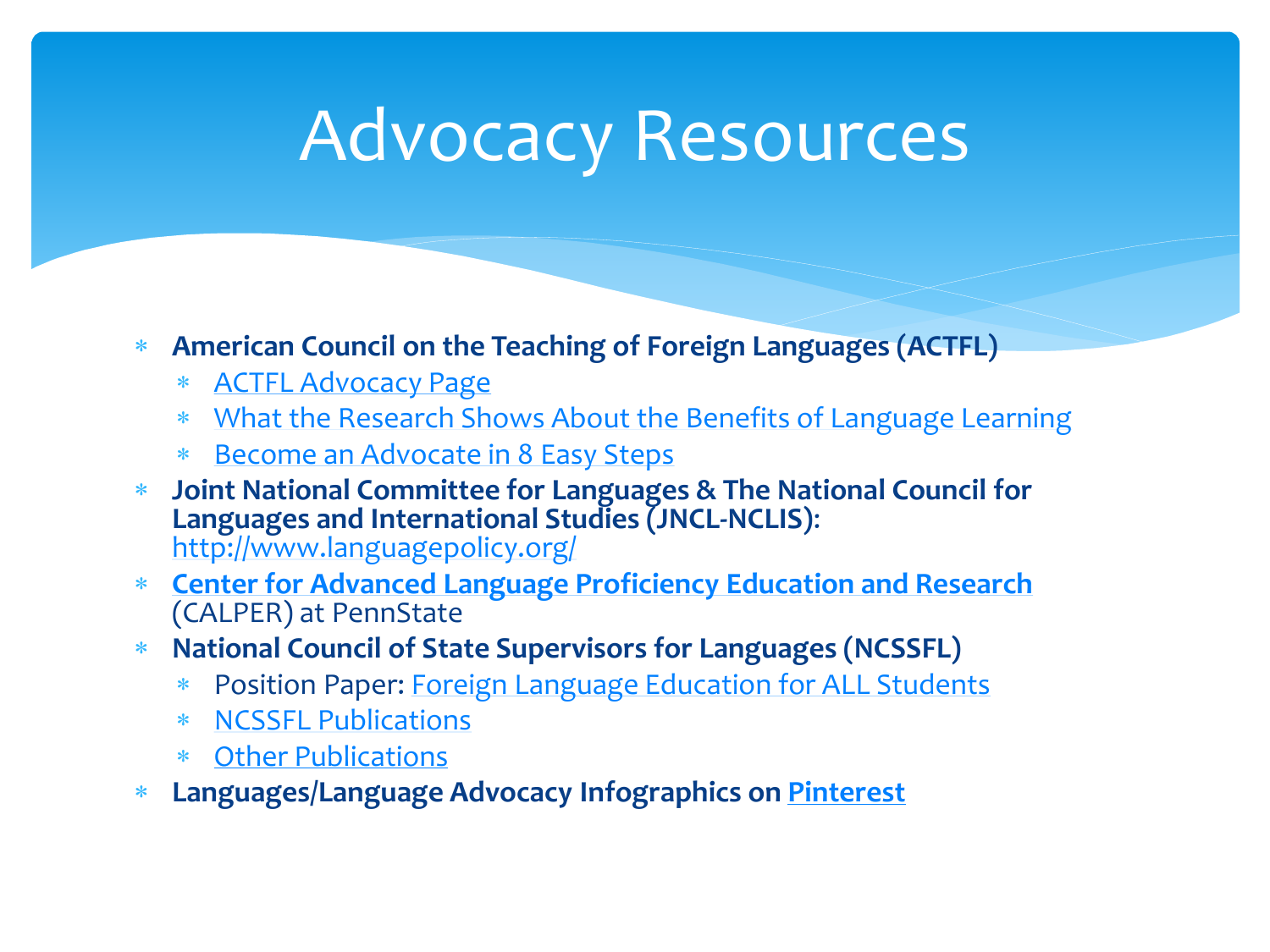# Call for Multilingual Skills

- Committee on Economic Development. (2006). *[Education for global](http://ced.issuelab.org/resource/education_for_global_leadership_the_importance_of_international_studies_and_foreign_language_education_for_us_economic_and_national_security)  [leadership: The importance of international studies and foreign](http://ced.issuelab.org/resource/education_for_global_leadership_the_importance_of_international_studies_and_foreign_language_education_for_us_economic_and_national_security)  [language education for U.S. economic and national security.](http://ced.issuelab.org/resource/education_for_global_leadership_the_importance_of_international_studies_and_foreign_language_education_for_us_economic_and_national_security)*  Washington, DC: Author.
- Duncan, A. (2010). *[Education and the language gap.](http://www.ed.gov/news/speeches/education-and-language-gap-secretary-arne-duncans-remarks-foreign-language-summit)* [R](http://www.ed.gov/news/speeches/education-and-language-gap-secretary-arne-duncans-remarks-foreign-language-summit)emarks from the CIA Foreign Language Summit.
- Klein, J. I., & Rice, C. (2012). *[U. S. education reform and national](http://www.cfr.org/united-states/us-education-reform-national-security/p27618?co=C007301)  [security: Independent task force report no. 68.](http://www.cfr.org/united-states/us-education-reform-national-security/p27618?co=C007301)*New York, NY: Council on Foreign Relations Press.
- National Security Education Program. (2007). *[Flagship centers](http://thelanguageflagship.org/downloads/ Flagship_Centers_Unveil_Language_Roadmaps.pdf)  [unveil state language roadmaps.](http://thelanguageflagship.org/downloads/ Flagship_Centers_Unveil_Language_Roadmaps.pdf)*
- Panett[a,](https://www.stanford.edu/dept/lc/language/about/conferencepapers/panettapaper.pdf) L. E. (2000). [Foreign language education: If scandalous in](https://www.stanford.edu/dept/lc/language/about/conferencepapers/panettapaper.pdf)  [the 20](https://www.stanford.edu/dept/lc/language/about/conferencepapers/panettapaper.pdf)<sup>[th](https://www.stanford.edu/dept/lc/language/about/conferencepapers/panettapaper.pdf)</sup> [century, what will it be in the 21](https://www.stanford.edu/dept/lc/language/about/conferencepapers/panettapaper.pdf)<sup>[st](https://www.stanford.edu/dept/lc/language/about/conferencepapers/panettapaper.pdf)</sup> [century?](https://www.stanford.edu/dept/lc/language/about/conferencepapers/panettapaper.pdf) Retrieved March 2, 2011 from Stanford University, Department of Language and Culture.